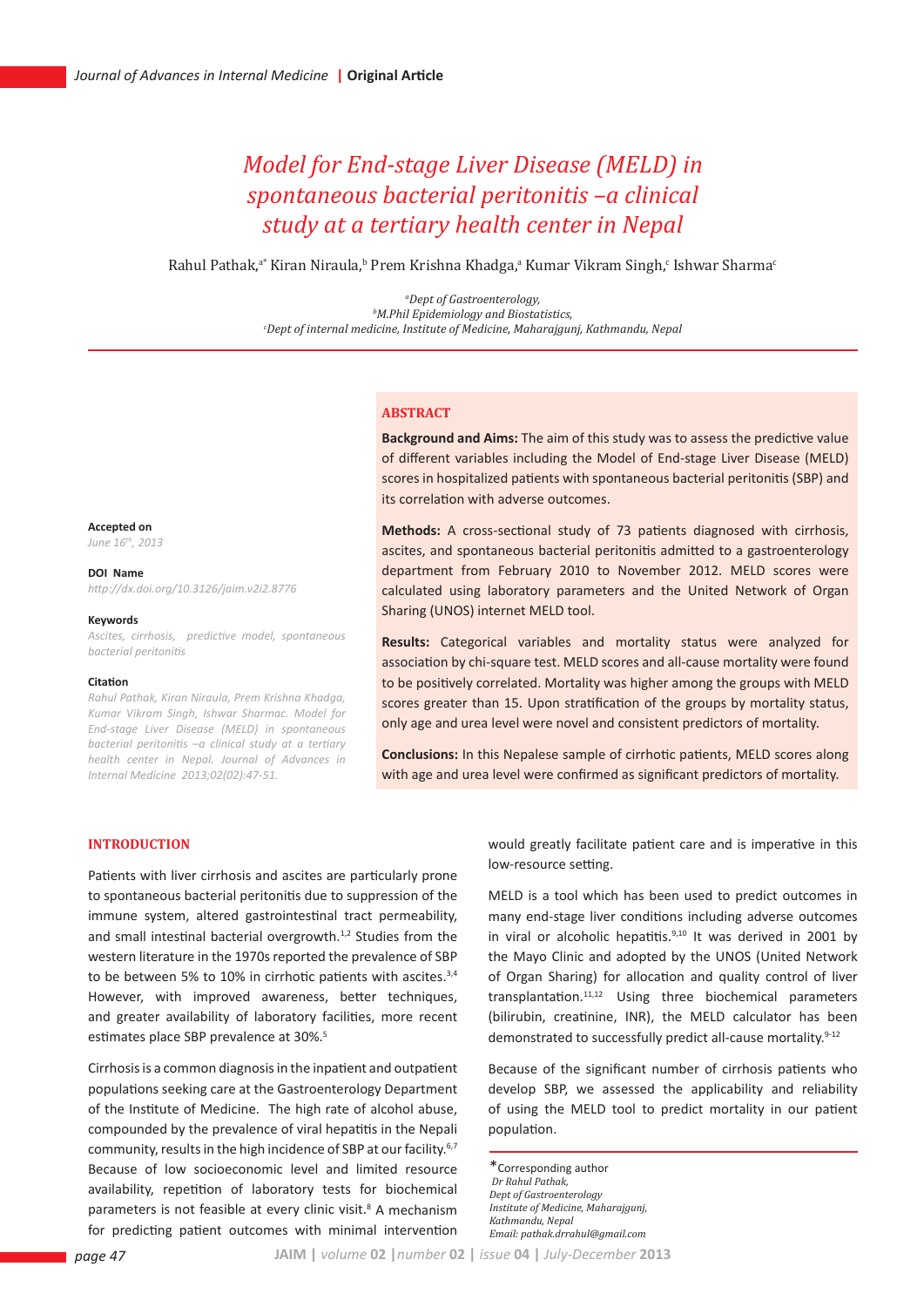### **Methods:**

#### **Study design and population**

The Institute of Medicine is a tertiary care facility located in the heart of Kathmandu. This patient base consists primarily of an indigent or lower-income population who has minimal resources for medical care or preventive services. Using laboratory and clinical parameters obtained at admission, a cross-sectional study was designed to 1) assess the applicability of the MELD tool in this low-income, low-resource setting and 2) determine if there were other clinical variables associated with increased mortality.

Patients with cirrhosis and new-onset SBP and who were admitted between February 2010 and November 2012 to the Gastroenterology Department of the Institute of Medicine were eligible for inclusion in the study. Patients diagnosed with SBP by diagnostic paracentesis during admission were eligible for the study irrespective of the etiology of cirrhosis. Patients with ascites fluid neutrophil cell counts greater than 250 cell/mm<sup>3</sup> were considered to have SBP according to the recommended guidelines of European Association for the Study of the Liver.<sup>13</sup> Mortality was defined as death occurring during the hospital admission.

Patients were excluded if they presented with: (i) antibiotics within 2 weeks of admission; (ii) gastrointestinal bleed within 2 weeks of admission; (iii) history of congestive heart failure or malignancy. A total of 73 unique patients were consecutively admitted during the enrollment period and included in this study.

### **Data collection**

Data collected included demographic variables, clinical signs and symptoms, and laboratory values. Clinical findings assessed included: fever, altered sensorium, oliguria, jaundice, icterus, asterixis (flapping tremor), abdominal pain, distension and tenderness, hepatomegaly, splenomegaly and history of alcohol consumption, or gastrointestinal bleeding. Laboratory data included complete blood count, total serum hemoglobin, liver and renal function and coagulation studies. The MELD score was based on the laboratory parameters of bilirubin, creatinine and the international normalized ratio (INR) collected at admission and was determined by using the MELD calculator located on the UNOS Internet site.14

#### Statistical Analysis

Categorical variables were analyzed by chi-square test to determine if there were significant differences between the survivor and deceased cohorts. Mean and standard deviation (SD) were calculated for continuous variables and were assessed for significance using ANOVA and Fisher's Exact tests. A general linear model was used to assess the association of these continuous and categorical variables with the MELD score

as stratified for mortality. Multivariate linear regression was used to assess the association between independent variables and MELD score. Default p values were set *a priori* at the 0.05 level and 95% confidence intervals (CI) were also calculated. The Statistical Package for Social Sciences (SPSS, version 15.0, Chicago, Il, USA) was used for all statistical analyses.

### **Results:**

This study included 73 patients (49 men, 24 women) diagnosed with liver cirrhosis, ascites and confirmed SBP. Of the 73 patients, 33 patients had alcohol as an etiology for their cirrhosis, eight were associated with hepatitis B and two were attributed to hepatitis C. Cirrhosis was associated with nonalcoholic steatohepatitis in six patients, whereas no cause of cirrhosis was ascertained in the remaining 24 patients.

The mean  $(\pm$  SD) age of patients in this study was 54.3 ( $\pm$ 10.3) years. Table 1 compares demographic, clinical findings and MELD scores for the deceased and survivor cohorts. The majority of patients in both groups were found to have abdominal distension, jaundice, fever, icterus and history of alcohol.

**TABLE 1:** Comparison of demographics, MELD scores, and clinical findings between survivor and deceased patient cohorts.\*

|                             | <b>Survivor</b><br><b>Cohort</b> |                   | <b>Deceased</b><br>Cohort |                                    | <b>Total</b>   |                    | P value   |
|-----------------------------|----------------------------------|-------------------|---------------------------|------------------------------------|----------------|--------------------|-----------|
| <b>Demographics</b>         | $(n=40)$                         |                   | $(n=33)$                  |                                    | $(n=73)$       |                    |           |
| Age (average $\pm$ SD)      |                                  | 53.1 $(\pm 10.5)$ |                           | 55.8 $(\pm 9.9)$ 54.3 $(\pm 10.3)$ |                |                    | <b>NS</b> |
| <b>Males</b>                |                                  | 24 (60.0%)        |                           | 25 (75.8%)                         |                | 49 (67.1%)         | <b>NS</b> |
| <b>MELD Scores</b>          |                                  |                   |                           |                                    |                |                    |           |
| 15 or less                  |                                  | 5(12.5%)          |                           | $4(12.1\%)$                        |                | 9(12.3%)           |           |
| 16 to 24                    |                                  | 33 (82.5%)        |                           | 11 (33.3%)                         |                | 44 (60.3%)         | < 0.05    |
| 25 or greater               | $\overline{2}$                   | $(5.0\%)$         |                           | 18 (54.5%)                         |                | 20 (27.4%)         |           |
| Average $(\pm SD)$          |                                  | 19.6 $(\pm 3.64)$ |                           | 24.2 $(\pm 6.5)$                   |                | $21.7 \ (\pm 5.6)$ | < 0.05    |
| <b>Clinical Findings</b>    |                                  |                   |                           |                                    |                |                    |           |
| <b>Abdominal Distension</b> | 40                               | $(100\%)$         | 33                        | $(100\%)$                          | 73             | $(100\%)$          | <b>NS</b> |
| <b>History of Alcohol</b>   |                                  | 36 (90.0%)        |                           | 29 (87.9%)                         |                | 65 (89.0%)         | <b>NS</b> |
| Jaundice                    |                                  | 27 (67.5%)        |                           | 26 (78.8%)                         |                | 53 (72.6%)         | <b>NS</b> |
| Fever                       |                                  | 27 (67.5%)        |                           | 23 (69.7%)                         |                | 50 (68.5%)         | <b>NS</b> |
| <b>Icterus</b>              |                                  | 28 (70.0%)        |                           | 19 (57.6%)                         |                | 47 (64.4%)         | <b>NS</b> |
| <b>Abdominal Pain</b>       |                                  | 27 (67.5%)        |                           | 13 (39.4%)                         |                | 40 (54.8%)         | < 0.05    |
| <b>Abdominal Tenderness</b> |                                  | 27 (67.5%)        |                           | 13 (39.4%)                         |                | 40 (54.8%)         | < 0.05    |
| History of GI Bleed         |                                  | 17 (42.5%)        |                           | 14 (42.4%)                         |                | 31 (42.5%)         | <b>NS</b> |
| <b>Altered Sensorium</b>    |                                  | 14 (35.0%)        |                           | 15 (45.5%)                         |                | 29 (39.7%)         | <b>NS</b> |
| <b>Asterixis</b>            |                                  | 14 (35.0%)        |                           | 15 (45.5%)                         |                | 29 (39.7%)         | <b>NS</b> |
| Oliguria                    |                                  | 14 (35.0%)        |                           | 12 (36.4%)                         |                | 26 (35.6%)         | <b>NS</b> |
| Splenomegaly                |                                  | 9(22.5%)          |                           | 8(24.2%)                           |                | 17 (23.3%)         | <b>NS</b> |
| Hepatomegaly                | 2                                | $(5.0\%)$         | $\mathbf{0}$              | $(0.0\%)$                          | $\overline{2}$ | (2.7%)             | <b>NS</b> |

*\*Data presented as counts (% of cohort) unless otherwise specified; MELD = Model of End-stage Liver Disease; GI = gastrointestinal.*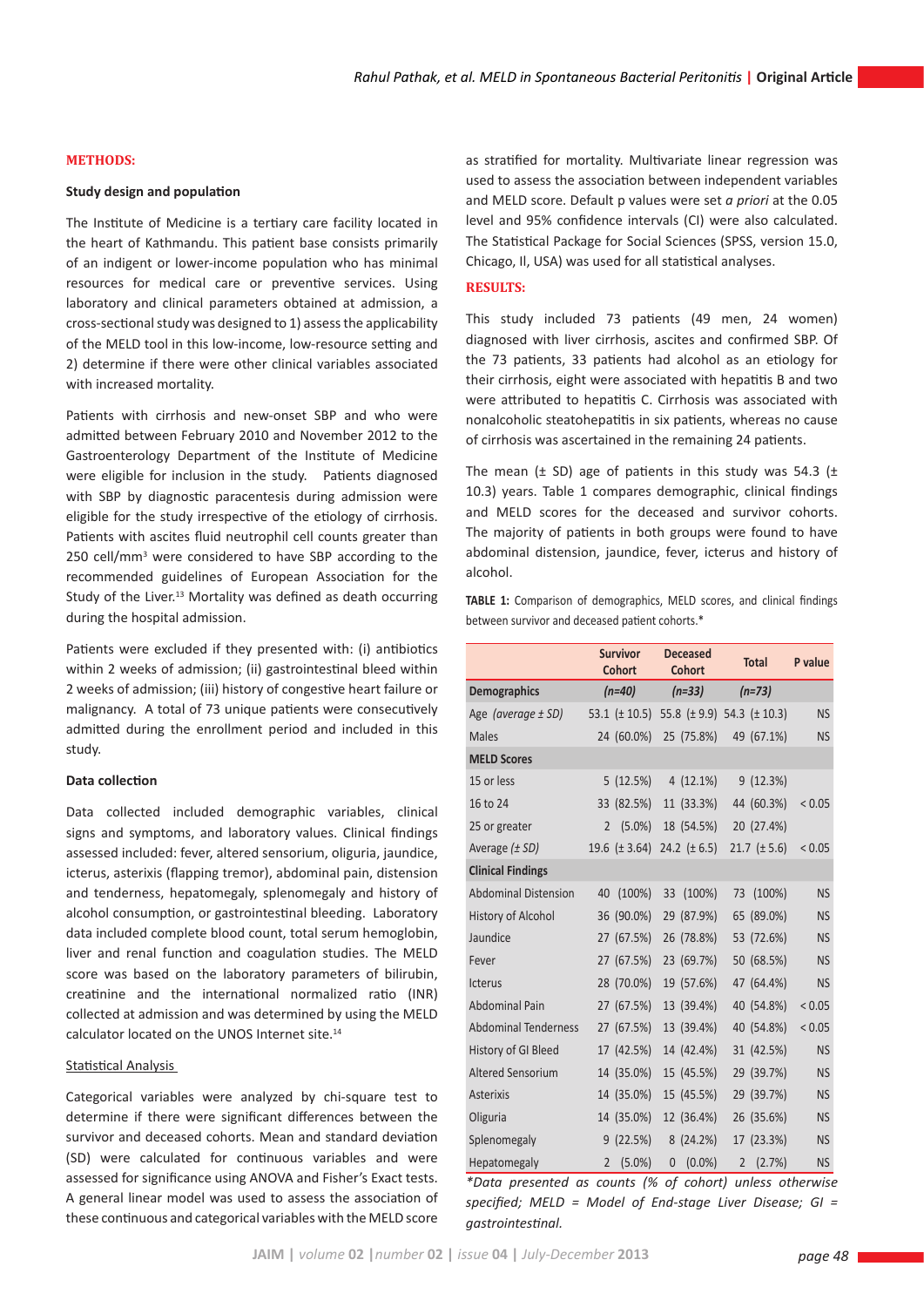The two cohorts were similar with a few notable exceptions: average MELD scores were significantly higher in the deceased cohort whereas the survivors demonstrated significantly greater prevalence of abdominal pain and tenderness on admission. Laboratory values for the survivor and deceased cohort are presented in Table 2.

**TABLE 2:** Comparison of laboratory values between survivor and deceased patient cohorts.\*

|                                                                | <b>Survivor</b><br><b>Cohort</b> | <b>Deceased</b><br><b>Cohort</b> |
|----------------------------------------------------------------|----------------------------------|----------------------------------|
| <b>Laboratory Values</b>                                       | $(n=40)$                         | $(n=40)$                         |
| Bilirubin (mg/dL)                                              | 4.5 $(\pm 2.8)$                  | 9.9 ( $\pm$ 10.1) <sup>§</sup>   |
| AST (U/L)                                                      | 116 $(\pm 90)$                   | 132 $(\pm 62)$                   |
| ALT $(U/L)$                                                    | $81 (\pm 65)$                    | 90 $(\pm 49)$                    |
| Albumin $(gm/L)$                                               | $25.0$ ( $\pm$ 5.5)              | $25.2$ ( $\pm$ 5.1)              |
| Urea (mmol/L)                                                  | $19.8 \ (\pm 17.2)$              | $26.2$ ( $\pm$ 21.5)             |
| Creatinine (mg/dL)                                             | 1.4 $(\pm 0.6)$                  | 1.8 $(\pm 0.9)^5$                |
| Prothrombin Time (seconds)                                     | $21.9 \ (\pm 4.1)$               | 22.9 $(\pm 6.1)$                 |
| <b>INR</b>                                                     | 1.7 ( $\pm$ 0.3)                 | 1.8 $(\pm 0.5)$                  |
| Hemoglobin (gm/dL)                                             | $9.5 \ (\pm 3.5)$                | 9.3 $(\pm 2.6)$                  |
| Leukocytes (1000 cell/mm <sup>3</sup> )                        | 7.8 $(\pm 3.6)$                  | 9.0 $(\pm 4.8)$                  |
| Platelets (1000 cell/mm <sup>3</sup> )                         | 91.6 $(\pm 34.6)$                | $107.9$ ( $\pm$ 42.2)            |
| Ascites Leukocytes (cell/mm <sup>3</sup> ) $1365$ ( $\pm$ 458) |                                  | 2301 ( $\pm$ 1618) <sup>§</sup>  |

*\* Data presented as average (± SD).*

*§ Represents significance of p < 0.05 as compared to Survivor Cohort.*

The deceased cohort demonstrated significantly elevated bilirubin, creatinine, and ascites leukocytes. There were no observed differences in INR between the two groups. Platelet count was greater in the deceased cohort but failed to reach significance ( $p = 0.074$ ).

Mean  $(\pm$  SD) MELD score of patients was 21.7  $(\pm$  5.6). The majority of patients (60.3%) had MELD scores between 16 and 24; 12.3% patients had MELD scores 15 or less, and 27.3% of patients had MELD scores 25 or greater. MELD scores were significantly different between survivor and deceased cohorts and were significantly correlated with mortality (p<0.001). Mortality was high (25%) among the group with MELD scores between 16 and 24 and reached 90% in those with a MELD score of 25 or greater.

Univariate and multivariate linear regression modeling was used to assess the effect of the independent variables on MELD score. Categorical clinical variables are presented in Table 3. Both jaundice and a history of gastrointestinal hemorrhage were found to be significant contributors to the MELD score. MELD score decreased by 7.4 points in patients not having jaundice (95% CI: -9.7, -5.0) and increased by 3 points in those without a history of previous hemorrhage (95% CI: 0.4, 5.5).

**Table 3:** Univariate and multivariate linear predictors of MELD score and number (percentage) of categorical clinical variables

|  | Categorical                    |            |                     | <b>Mortality</b>    | Mean ± SD<br>(MELD Score) |                                           |            |
|--|--------------------------------|------------|---------------------|---------------------|---------------------------|-------------------------------------------|------------|
|  | <b>Characteristics</b>         |            | <b>Yes</b>          | <b>No</b>           | $21.7 \pm 5.6$            |                                           |            |
|  | <b>Variables</b>               | Categories | $n (\%)$            | $n (\%)$            | P<br>Value                | <b>Beta</b><br>(95% CI)                   | P<br>Value |
|  | Abdominal<br>Pain              | Present    | 13 (39.4) 27 (54.8) |                     |                           | Ref                                       | 0.112      |
|  |                                | Absent     |                     |                     |                           | 20 (60.6) 13 (45.2) 0.016 2.1 (-0.5, 4.7) |            |
|  | Abdominal<br><b>Tenderness</b> | Present    | 13 (39.4) 27 (54.8) |                     | Ref                       |                                           | 0.112      |
|  |                                | Absent     |                     |                     |                           | 20 (60.6) 13 (45.2) 0.016 2.1 (-0.5, 4.7) |            |
|  | Jaundice                       | Present    | 26 (78.8) 27 (67.5) |                     | 0.282                     | Ref                                       | < 0.001    |
|  |                                | Absent     |                     | $7(21.2)$ 13 (32.5) |                           | $-7.4$ ( $-9.7, -5.0$ )                   |            |
|  | History of<br>Gastrointestinal | Present    | 14 (42.4) 17 (42.5) |                     | 0.995                     | Ref                                       | 0.025      |
|  | Hemorrhage                     | Absent     |                     | 19 (57.6) 23 (57.5) |                           | 3.0(0.4, 5.5)                             |            |

Abdominal pain and tenderness, despite initial differences between cohorts, failed to demonstrate any significant impact on MELD scores.

Continuous laboratory variables are presented in Table 4. Age, AST, and urea were significant laboratory predictors of MELD scores besides that of bilirubin, creatinine and INR used for the MELD score computation. For every increase in age by 10 years the MELD score increased by 1.3 (95% CI: 0.01, 0.09).

**Table 4:** Univariate and multivariate linear regression predictors of MELD score, comparison with mortality status and mean (SD) of continuous variables.

|                             | Mean ± SD (Meld Score)    |             |                        |                                   |                            |             |                                      |                            |              |
|-----------------------------|---------------------------|-------------|------------------------|-----------------------------------|----------------------------|-------------|--------------------------------------|----------------------------|--------------|
| Continuous                  | Total samples             |             |                        | No mortality                      |                            |             | <b>Mortality</b>                     |                            |              |
| <b>Variables</b>            | <b>Mean</b><br>$(\pm SD)$ | <b>Beta</b> | P<br>$(\beta_0)$ Value | <b>Mean</b><br>(SD)               | <b>Beta</b><br>$(\beta_0)$ | P<br>Value  | <b>Mean</b><br>(SD)                  | <b>Beta</b><br>$(\beta_0)$ | P<br>Value   |
| Age<br>(years)              | 54.3<br>$(\pm 10.3)$      |             | 0.13 0.045             | 53.1<br>$(\pm 10.5)$              | 0.009                      | <b>NS</b>   | 55.8<br>$(\pm 9.9)$                  | 0.08                       | 0.049        |
| <b>AST</b><br>(U/L)         | 123.7<br>$(\pm 78.4)$     |             |                        | $0.01$ $0.011$ $(± 90.1)$         | 0.005                      | <b>NS</b>   | 132.2<br>$(\pm 61.5)$                | 0.004                      | <b>NS</b>    |
| Urea<br>$(mmol/L)$ (± 19.4) | 22.7                      |             |                        | 19.8<br>$0.05$ $0.001$ $(t+17.2)$ |                            | $0.02$ NS   | 26.2<br>$(\pm 21.5)$                 |                            | 0.04 0.031   |
| <b>Bilirubin</b><br>(mq/dL) | 7.0<br>$(\pm 7.5)$        |             | 0.3 < 0.001            | $4.5$<br>(± 2.8)                  |                            |             | 0.8 < 0.001 $\frac{9.9}{(\pm 10.1)}$ |                            | 0.28 < 0.001 |
| Creatinine<br>(mq/dL)       | 1.6<br>$(\pm 0.8)$        |             | 4.2 < 0.001            | 1.4<br>(± 0.6)                    |                            | 4.8 < 0.001 | 1.8<br>(± 0.9)                       |                            | 4.7 < 0.001  |
| <b>INR</b>                  | 1.7<br>$(\pm 0.4)$        |             | 6.1 < 0.001            | 1.7<br>$(\pm 0.3)$                |                            | 5.7 < 0.001 | $(\pm 0.5)$                          |                            | 6.4 < 0.001  |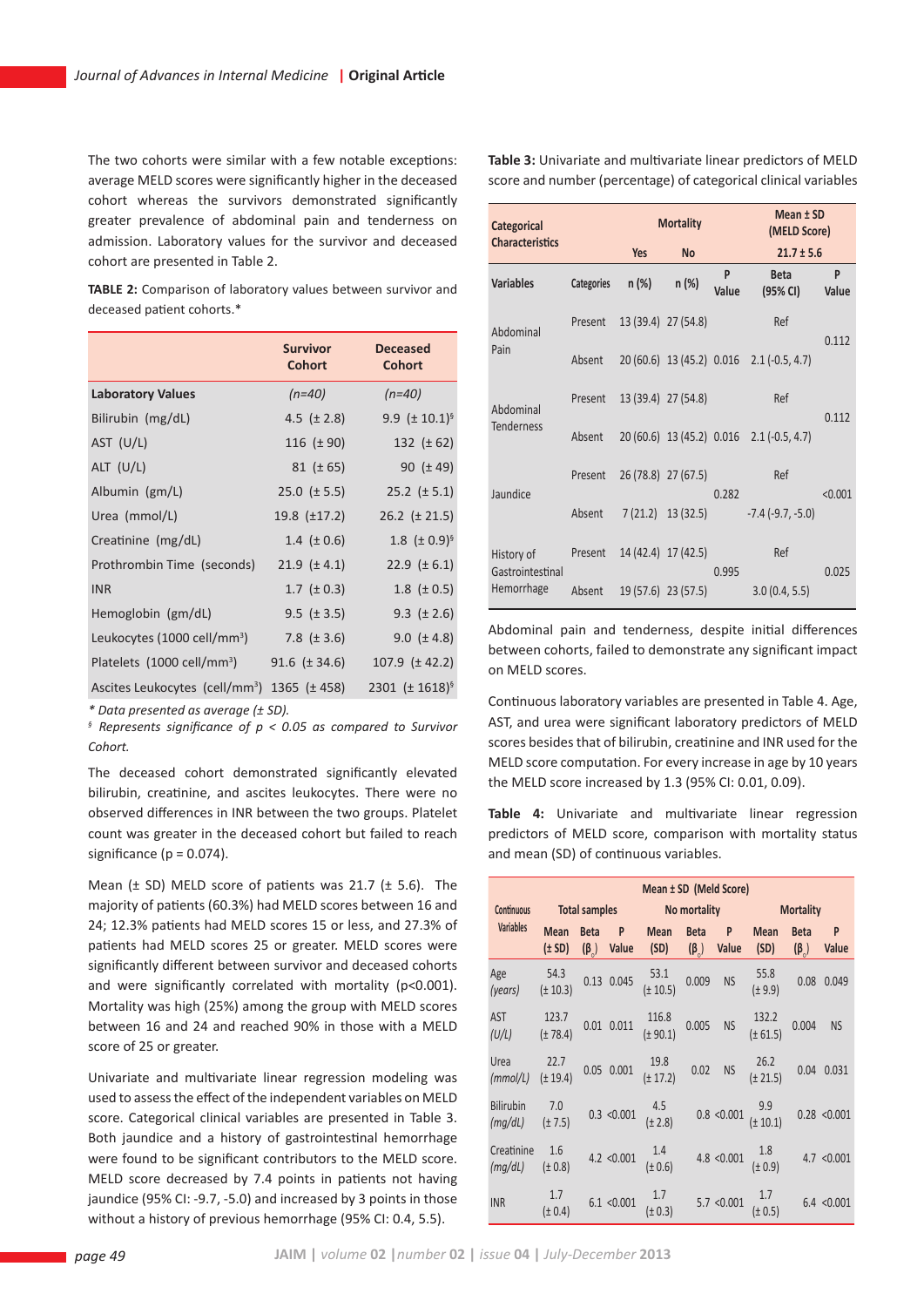Increases in AST by 100 U/L increased the MELD score by 1 (95% CI: 0.002, 0.02). For every 100 mmol/L increase in urea the MELD score increased by 5 (95% CI: 0.02, 0.07). Upon stratifying the groups by mortality status only age ( $\beta_{\circ}$ =0.08, 95 % CI: 0.00, 0.15) and urea level (β<sub>o</sub>=0.04, 95 % CI: 0.004, 0.08) were predictors of MELD score in deceased patients.

## **Discussion:**

Our study showed that MELD can prove to be an essential tool in providing the means to reliably predict mortality in our low-income patient population. Similar to previous studies, we found that increasing MELD scores portended a poor prognosis.9-12,15-16 The MELD tool also allowed risk stratification of patients with minimal biochemical markers, which facilitates the provision of care in our low-resource setting.

MELD may be a better predictor in comparison to the Child-Turcotte-Pugh Score.<sup>17</sup> The inclusion of creatinine in the MELD model improves reliability of prognostication since creatinine has a profound impact on the progression of liver failure.18,19 Hepatorenal syndrome contributes significantly to the increased mortality seen in patients with cirrhosis and SBP.20 However, our study suggests that other variables should be included in the predictive model. Specifically, age and urea were shown to be significantly and positively correlated with adverse outcomes, albeit orders of magnitude less than the primary indicators of bilirubin, creatinine and INR. Jaundice and increased ascitic leukocyte counts are other potential prognostic indicators that deserve further scrutiny in larger studies. Interestingly, abdominal pain and tenderness were of significance in the survivor cohort, but linear regression analysis failed to demonstrate these clinical findigns as significant modifiers of the MELD scores.

A limitation of our study was that it was a cross-sectional observational analysis which did not track outcomes after hospital discharge. Tracking patients longitudinally post-

## **References:**

- 1. Gilbert JA, Kamath PS. Spontaneous bacterial peritonitis: an update. *Mayo Clin Proc* 1995;70:365-370.
- 2. Garcia-Tsao G, Lee FY, Barden GE, et al. Bacterial translocation to mesenteric lymph node is increased in cirrhotic rats with ascites. *Gastroenterology* 1995,108:1835-1841.
- 3. Almadal TP, Skinhoj P. Spontaneous bacterial peritonitis in cirrhosis: Incidence, diagnosis and prognosis. *Scand J Gastroenterol* 1987:22:295-300.
- 4. Kline MM, McCallum RW, Guth PH. The clinical value of ascitic fluid culture and leukocyte count studies in alcoholic cirrhosis. *Gastroenterology* 1976;70:408-412.

admission would have permitted greater insight as to survival timecourse and survival differences. Additionally, our study did not account for patients that were taking proton-pump inhibitors (PPI) which have been shown to increase the incidence of SBP.21 PPIs are widely available over the counter and self-prescribing is a common practice in Nepal. Thus, this study was not able to assess PPIs as a potential confounder of mortality outcomes.

Because of the increased mortality associated with SBP, a heightened sense of clinical suspicion should be maintained as the majority of patients with SBP are asymptomatic or have non-specific complaints. Hence, a diagnostic paracentesis is indicated in the majority of patients with cirrhosis and ascites attending outpatient clinics, particularly, if serum protein is low or mild abdominal pain is present.<sup>20-21</sup>

## **Conclusions:**

Our study evaluated the relationship between MELD scores and mortality in patients with spontaneous bacterial peritonitis. High MELD scores, based on the biochemical findings upon admission, were more likely to be associated with fatal outcomes, reflecting its predictive value in our Nepali population. This tool proved to be reliable in the lowincome cirrhotic population with underlying alcohol abuse and hepatitis B that is frequently encountered in Nepal. It also provided a mechanism by which mortality could be predicted with minimal lab parameters—important in this low-resource setting. Our study suggests that age and urea might also be important predictors of mortality. However, our model was limited by the small sample size and future investigations need to assess the validity of using these potential parameters. In summary, our study established a positive correlation between high MELD scores and hospital mortality reinforcing its usefulness as a predictive tool in our low-income, lowresource Nepali setting.

- 5. Fernandez J, Bauer TM, Navasa M, et al. Diagnosis, treatment and prevention of spontaneous bacterial peritonitis. *Best Pract Res Clin Gastroenterol* 2000;14:975-990.
- 6. Toledo C, Salmeron JM, Rimola A, et al. Spontaneous bacterial peritonitis in cirrhosis: predictive factors of infection resolution and survival in patient treated with cefotaxime. *Hepatology* 1993;17:251-257.
- 7. Mihas AA, Toussaint J, Hsu HS, et al. Spontaneous bacterial peritonitis in cirrhosis: Clinical and laboratory features, survival and prognostic indication. *Hepatogastroenterology* 1992:39:520-522.
- 8. Lloret JM, Planas R, Morrilas R, et al. Short term prognosis of cirrhotics with spontaneous bacterial peritonitis: